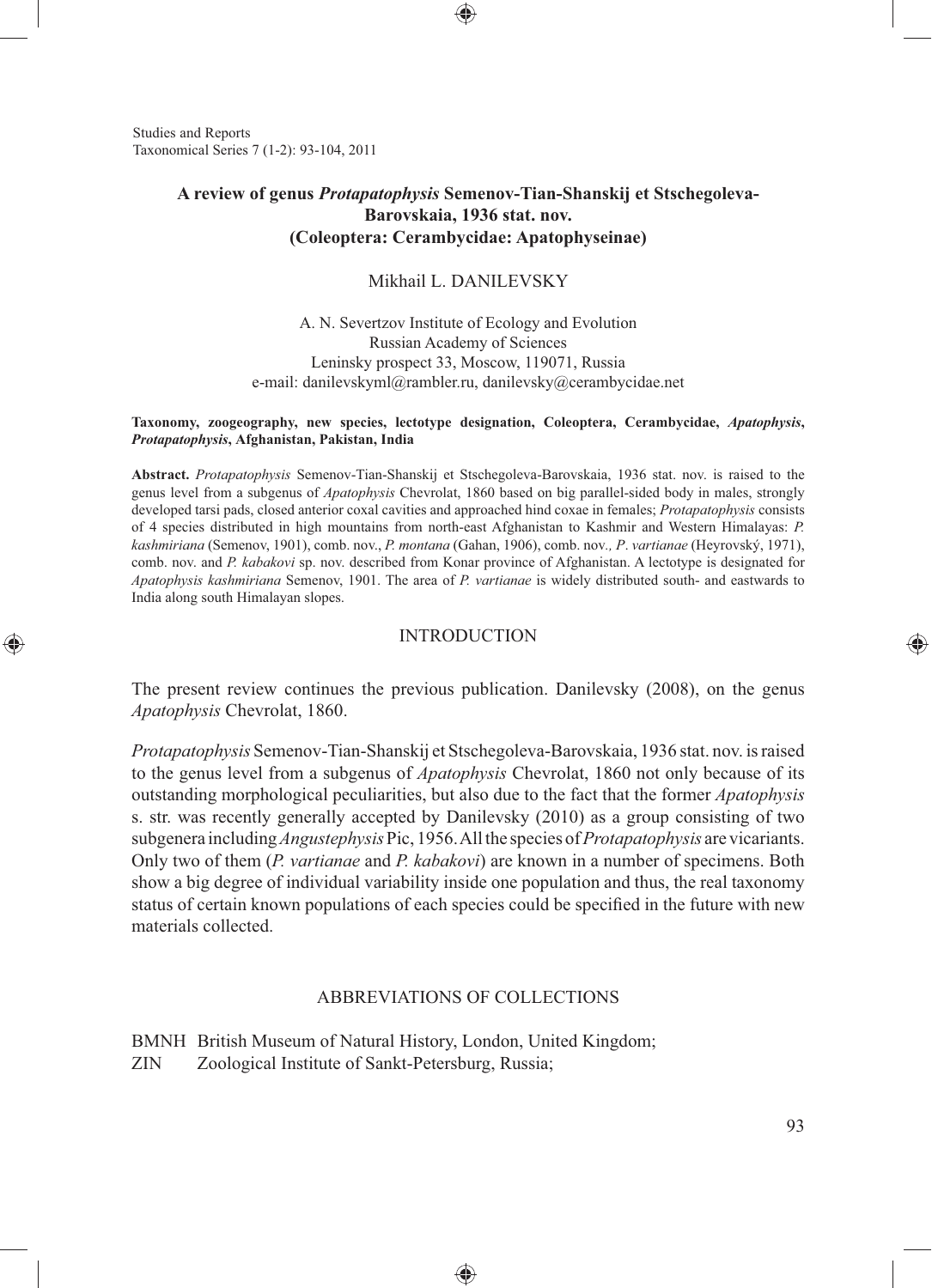- MD Mikhail Danilevsky, private collection, Moscow, Russia;
- SM Sergei Murzin, private collection, Moscow, Russia.

## RESULTS

⊕

# **Genus:** *Protapatophysis* **Semenov-Tian-Shanskij et Stschegoleva-Barovskaia, 1936 stat. nov.**

*P. kabakovi* sp. nov.

*P. kashmiriana* (Semenov, 1901) comb. nov.

*P. montana* (Gahan, 1906) comb. nov.

*P. vartianae* (Heyrovský, 1971) comb. nov.

#### *Protapatophysis* **Semenov-Tian-Shanskij et Stshegoleva-Barovskaja, 1935 stat. nov.**

*Apatophysis* (*Protapatophysis* Semenov-Tian-Shanskij et Stshegoleva-Barovskaja, 1935: 66, 69, 84, 90); Danilevsky, 2010: 142.

**Type species:** *Apatophysis kashmiriana* Semenov, 1901 - original designation.

**Diagnosis.** Body usually big; body length in males: 16.0 mm-24.7 mm; in females (only two females known): 26.5 mm-27.0 mm; body width in males: 5.0 mm-7.5 mm, in females: 8.2-8.3 mm near elytral base or 9.2 mm-9.5 mm - maximal width behind middle; head elongated, about 1.6-1.8 times longer than posterior width with long attenuated mandibles; head in females much shorter; genae about as long as the basal width of 1<sup>st</sup> antennal joint; eyes very big, coarsely facetted, strongly exposed; the distance between dorsal eye-lobes in males a little more or a little less than the width of 1<sup>st</sup> antennal joint, the distance between ventral eye lobes always less; in females eyes much smaller; apical joint of maxillary palpi elongated, two or more times longer than wide, in females – shorter, regularly oval; antennae in male always longer than body, extending beyond elytral apices by 1 to 3 joints; in females antennae short, hardly surpassing elytral middle; prothorax in males slightly transverse, in females more transverse; lateral tubercles big, always distinct, often attenuated and long; dorsal pronotal convexities usually low, poorly developed; pronotum with fine, often irregular punctation, with or without distinct scattered big dots, with fine recumbent pubescence, without erect setae; metathorax usually with very dense erect pubescence; episternum of metathorax elongated with sides converging posteriorly; elytra in males long, usually parallel-sided, slightly narrowed before middle; only in a single known male of *P. montana* distinctly narrowed and diverging posteriorly, but this could result from monstrosity; elytra in females rather wide and strongly widened posteriorly, totally covering abdomen; elytral punctation always distinct, usually disappearing in posterior third, but sometimes visible to elytral apex; glabrous areas around punctures absent; elytral pubescence always very fine, with short, fine, recumbent setae, each seta about as long as the size of elytral puncture; wings always well developed; legs without hair brushes, but with very dense recumbent or partly semierect pubescence and scattered erect long setae; 1<sup>st</sup> joint of posterior tarsi about as long as  $2<sup>nd</sup>$  and  $3<sup>rd</sup>$  combined;  $3<sup>rd</sup>$  joint emarginated to about middle with very narrow long lobes

◈

⊕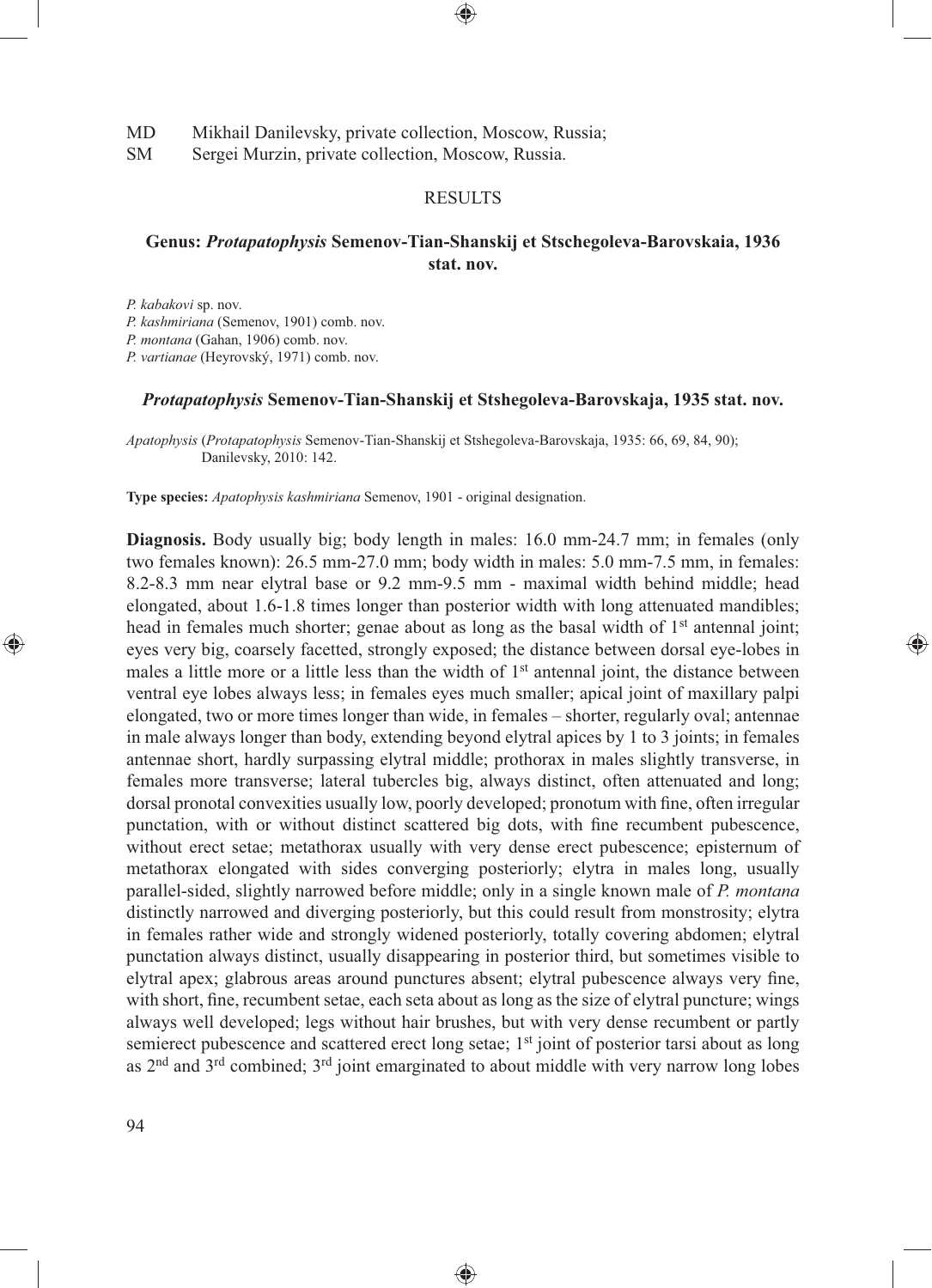strongly attenuated, but not sharpened, narrowly rounded, without apical spines; all tarsi with strongly developed pads, without central shining line; anterior coxal cavities closed (or hardly opened); hind coxae in females approached each other, separated by sharpened process of abdominal sternite; abdominal sternites with fine dense recumbent pubescence, with several single semierect posterior setae, without central hair patches of long erect setae.

In species of genus *Apatophysis,* body from moderate size to small, in males usually more or less attenuated posteriorly; pronotal dorsal tubercles usually well developed; elytral pubescence consists of relatively long recumbent setae; pads of all tarsi are represented by two longitudinal portions separated by wide glabrous median line; anterior coxal cavities open, posterior coxae in females considerably separated by wide process of abdominal sternite; in females abdomen strongly exposed beyond elytra.

**Distribution.** High mountain areas of North-east Afghanistan, North Pakistan and North India.

The records for different China provinces (Gressitt, 1951; Hua, 2002) have not been confirmed by available materials. Several very old specimens with uncertain label "Tibet" can not be surely connected with China territory. The record for Laos (Gressit & Rondon, 1970) most probably concerns a local species of another genus. The record for "USSR" (Hua, 2002) is nonsense.

**Bionomy.** All the species must be associated with high mountain forests at about 1400-2200 m. Imagoes are active in the night and can be attracted by light in June-July. Larvae are not known, but are most probably associated with moist decaying wood of roots. Females seem to be able to fly; their wings are anyway well developed.

# *Protapatophysis kashmiriana* **(Semenov, 1901) comb. nov.**  (Fig. 1)

*Apatophysis kashmiriana* Semenov, 1901: 29 (Kashmir: vallis: fl . Sind alt. 7.100-7.600' s.m.); Gahan, 1906: 70 (Kashmir; Panjab; Western Tibet), part.; Aurivillius, 1912: 160 ("Kashmir, Thibet"); Winkler, 1929: 1146; Hua, 2002: 194 ("China: Gansu, Sichuan, Xizang; Russia, Kashmir, Laos")

*Apatophysis* (*Protapatophysis*) *kashmiriana*: Semenov-Tian-Shanskij & Stshegoleva-Barovskaja, 1935: 66, 84 (Punjab, Western Tibet, Sind river valley, 2165-2315m), part.; Danilevsky, 2010: 142

*Centrodera* (*Apatophysis*) *kashmiriana,* Gressitt, 1951: 49 ("W China, Kashmir") *Apatophysis* (s. str.) *kashmiriana*: Gressit & Rondon, 1970: 26 ("Tibet, Szichuan. Laos").

⊕

**Type locality.** Kashmir, upper level (2165-2315 m) of Indus [=Sind] river valley [near Skardu(?), 35°20'N, 75°33'E] - according to the original description.

The exact occurrence of the type locality is not quite clear from the original publication. The name "Sind" was often used for the Indus River traversing the whole Kashmir area from the West to the East. But the level of the locality (2165-2315 m) allows specifying its position. It can not be situated eastwards 76°E, as here (near Parkutta village 35°08'N, 75°58'E) the level of the river is already about 2340 m. The type locality is most likely to be near Skardu village (35°20'N, 75°33'E), situated at about 2240 m.

**Type material.** Lectotype (♂) (present designation): with goldish circlet and two labels: 1) [Sind river valley (Kashmir) 7100-7600' 9-10.vi.[18]98, Novitzky leg.][in Russian]; 2) "*Apatophys. kashmiriana* m. ♂ Typ. II.01. A. Semenow det.", (ZIN). Paralectotype  $(\circled{)}$ : with goldish circlet and two labels: 1) [Sind river valley (Kashmir) 7100-7600' 9-10.vi.[18]98, Novitzky leg.][in Russian]; 2) "*Apatophys. kashmiriana* m. ♀ Typ. II.01. A. Semenow det.", (ZIN).

⊕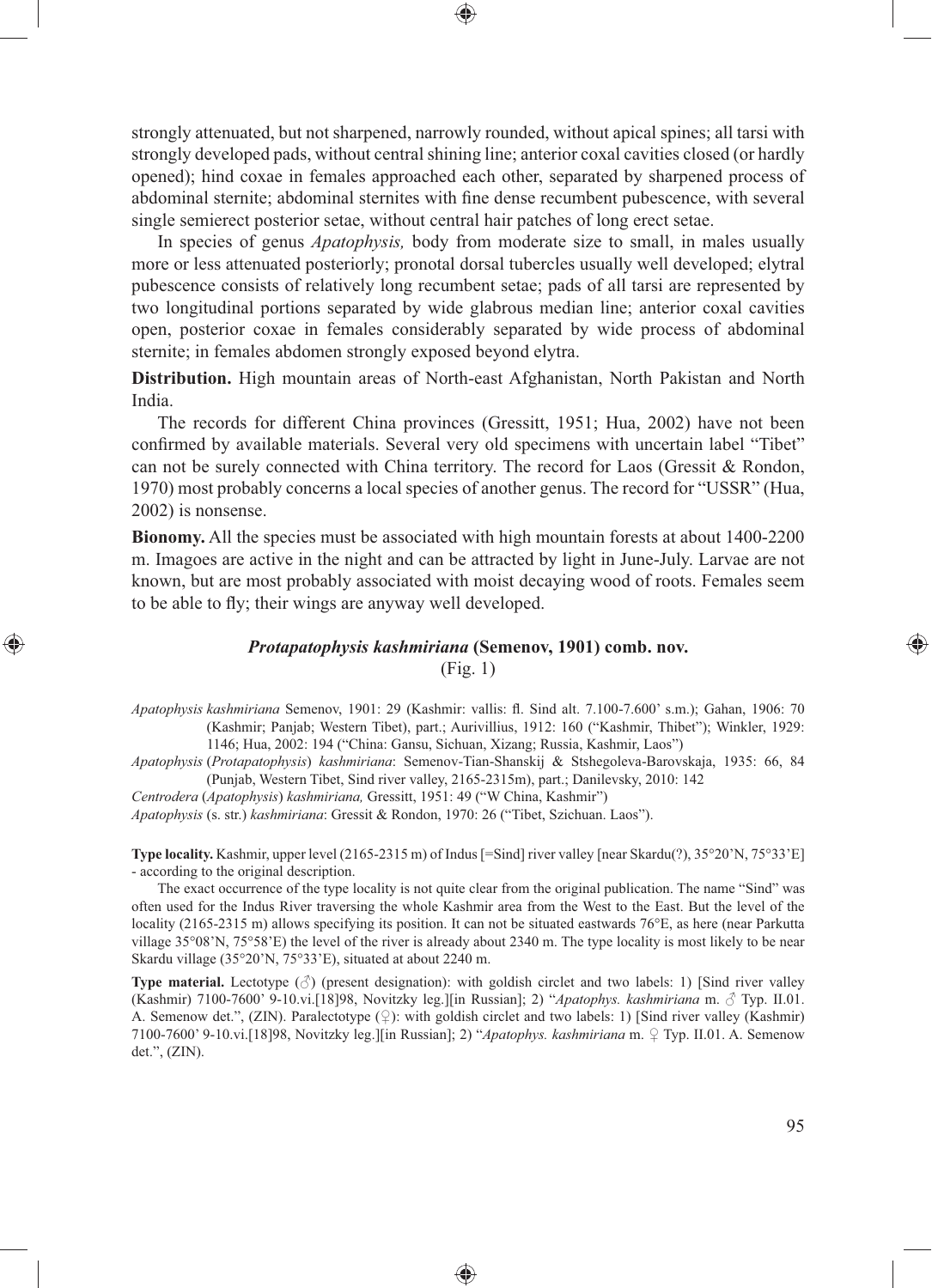**Diagnosis.** Males (only two specimens available: Figs 1a-1b): body length: 20.5 mm (lectotype - just as in the original description) - 23.5 mm; body width: 6.3 mm (lectotype) -7.2 mm, dark-brown.

 $\textcolor{red}{\textcircled{\footnotesize{1}}\ }$ 

Head about 1.6-1.7 times longer than basal width; the distance between dorsal eye lobes a little larger than thickness of  $1<sup>st</sup>$  antennal joint; the distance between ventral eye lobes a little shorter; genae about as long as the basal width of  $1<sup>st</sup>$  antennal joint or a little longer; apical joints of maxillary palpi elongated, about 2.0-2.1 times longer than wide; antennae moderately long, extend beyond elytral apices by two apical joints; 1<sup>st</sup> joint strongly widened apically, about 2.4 times wider than long;  $3<sup>rd</sup>$  joint short,  $2<sup>nd</sup>$  and  $3<sup>rd</sup>$  joined combined shorter than  $1<sup>st</sup>$  joint,  $1<sup>st</sup>$  joint about as long as  $4<sup>th</sup>$  (lectotype) or shorter, and much shorter than  $5<sup>th</sup>$ , which is about as long as  $6<sup>th</sup>$ , apical (11<sup>th</sup>) joint about 1.4-1.5 times longer than 10<sup>th</sup>; thorax a little transverse, about 1.1-1.2 times shorter than basal width; lateral thoracic spines relatively short, but attenuated, a little sharpened; pronotum with very fine punctation without big dots, with moderately developed sculpture: 5 normal convexities (a pair of lateral and one postmedial) distinct, but not very high, without deep depressions in between, central smooth posterior area absent; elytra about 2.2-2.3 times longer than basal width; with parallel sides, a little constricted behind humeri; elytral costae nearly indistinct; elytral punctation distinct, relatively sparse, becoming sparser posteriorly and disappearing in posterior third; the distance between dots anteriorly usually more than the size of each dot; metathorax with dense erect pubescence; all tarsi with strongly developed pads, without central glabrous line (lectotype) or short glabrous line present near base of 1st tarsal joint in hind tarsi; posterior margins of pygidium and last abdominal sternite truncated, postpygidium widely rounded.

Female (Fig. 1c). Body length: 26.5 mm - just as in the original description (to the abdominal apex) or 25.0 mm - to the elytral apex; body width: 8.23 mm near elytral base or 9.2 mm - maximal width behind middle.

⊕

Head about 1.5 times longer than basal width, with shallow depression along vertex; the distance between dorsal eye lobes 2.5 times more than thickness of 1<sup>st</sup> antennal joint; the distance between ventral eye lobes about 2.7 times more than thickness of 1<sup>st</sup> antennal joint; genae shorter than thickness of  $1<sup>st</sup>$  antennal joint; apical joints of maxillary palpi slightly elongated, about 1.4 times longer than wide; antennae short, hardly surpassing elytral middle; 1st antennal joint strongly widened apically, 2.2 times longer than apical width, about as long as  $2<sup>nd</sup>$  and  $3<sup>rd</sup>$  combined, and about equal to  $5<sup>th</sup>$ ,  $4<sup>th</sup>$  joint distinctly shorter than  $3<sup>rd</sup>$ ; apical antennal joint short, about 2.5 times longer than wide; thorax slightly transverse, about 1.1 times shorter than basal width; lateral thoracic tubercles wide and short; pronotum convex, with very dense fine punctation, with fine dense recumbent pubescence, without erect setae; only a pair of posterior convexities distinct with deep transverse depressions before; central smooth posterior area absent; elytra widened after middle; about 2.1 times longer than width at humeri; elytral punctation small and sparse, but distinct, disappearing in posterior third; with very fine recumbent pubescence, each seta about as long as width of a puncture; without erect hairs; all femora without hair brushes; 3<sup>rd</sup> joint of hind tarsi emarginated to about middle; lobes of  $3<sup>rd</sup>$  joint of all tarsi rounded; all tarsi ventrally without central shining line, with strongly developed pads; abdominal sternites with very fine, short and dense pubescence; posterior border of last abdominal tergite truncated, last abdominal sternite widely rounded.

◈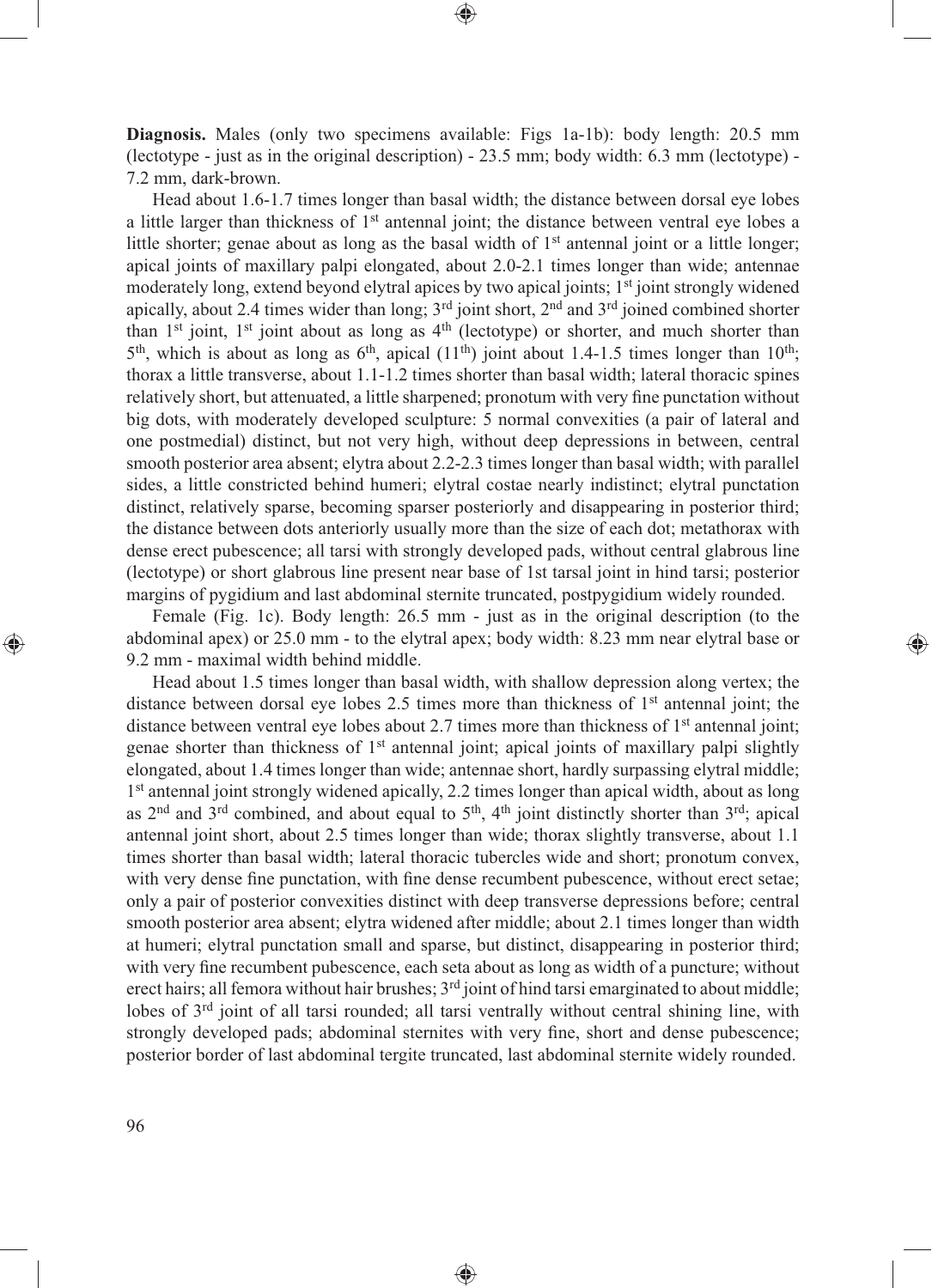**Remark.** Three *Protapatophysis* specimens (1  $\Im$ , 2  $\Im$ ) with uncertain labels "Tibet, 93-28" identified as "*Apatophysis kashmiriana*" (BMNH) can not be definitely attributed to this species, and can represent two new species.

One pair has light brown body, prothorax with sharp lateral spines, pronotal with well developed sculpture, with scattered big dots; deep depressions between lateral pronotal convexities are distinct in male and in female; elytra with moderately dense and coarse punctation disappearing in posterior third; postpygidium angulated, which is quite unique in the genus.

Another female (without mouthparts, antennae and legs) is very dark, nearly black, with similar lateral pronotal spines, but head with very deep depression between strongly distant eyes, pronotum with poorly developed sculpture, elytra with sparser punctation, but with very distinct microsculpture.

**Distribution** (Map: 1). Only one locality is definitely known in Kashmir at the upper level of Indus river valley (2165-2315 m) most probably near Skardu village (35°20'N, 75°33'E) situated at about 2240 m (see above).

Several published records for such Chinese areas as Xinjiang, Gansu and Sychuan (Gressitt, 1951; Hua, 2002) have not been confirmed by available materials. Several very old specimens (BMNH) with uncertain label "Tibet" can not be surely connected with China territory, neither with *P. kashmiriana*. The record from Laos (Gressit & Rondon, 1970) is most likely to concern the local species of another genus. The record for "USSR" (Hua, 2002) is nonsense.

**Bionomy.** Imagoes were collected early in June.

⊕

## *Protapatophysis vartianae* **(Heyrovský, 1971) comb. nov.** (Fig. 2)

*Apatophysis* (*Protapatophysis*) sp. Semenov-Tian-Shanskij et Stshegoleva-Barovskaja, 1935: 86 (Kashmir, Muzaffarabad on Jhelum).

*Apatophysis* (*Protapatophysis*) *vartianae* Heyrovský, 1971: 81 ("dans la vallée de Gabral, province de Swat, dans le Nord-Ouest du Pakistan, 2100m d'altitude, à 15km au Nord de Kalava"); Danilevsky, 2010: 142.

**Type locality.** Pakistan, Swat province, Gabral valley, 15 km northwards Kavala, 2100 m, about 35°32'N, 72°23'E - according to the original description.

**Material studied:** 1 ♂, Pakistan, Kohistan, Swat prov., Miandam, 1800 m, 35°10'N, 72°32'E, 25.June - 5.July 1992, lgt. Z. Weidenhoffer (about 40 km southwards type locality), (MD); 1  $\Im$ , Pakistan, Kohistan, Swat prov., Marghazar, 1300 m, 34°46'N, 72°21'E, 6.July 1992, lgt. Z. Weidenhoffer, (MD);  $1 \text{ } \circled$  with two labels: 1) Pakistan, N.W.F.-Prov., Mansehra [distr.], Kaghan Valley, Shogran, [about 34°35'N, 73°27'E], 2400 m, 19.vi.2001, leg. K. Stavin, 2) *Apatophysis modica* Gahan, 1906, S. Murzin det. 2001, (SM); 1 ♂, Pakistan, Kashmir, Himalaya Mts., 30 km N Muree, near Nathia Ghali, Ayubia, [Abbotabad distr., about 33°59'N, 73°23'E], 2600 m, 25-27.vi.1998, leg. Gy. Fábián & B. Herczig, (MD); 1  $\Diamond$ , Pakistan, [Haripur District] Margalla Hills, Pir Sohawa, 1000 m, 33°49'N, 73°08'E, 21.v.1998, leg. Gy. M. László & G. Ronkay, (MD); 6 ♂♂, 1 ♀ each with 2 labels: 1) India [Pakistan]: / Punjab, / Muree Hills. / Camp Thobba. [about 33°55'N, 73°25'E], 2) H. Roberts Coll. / B.M. 1926-395.; 1 ♂ with one label: [Muzaffarabad on Jhelum  $\beta$  17.v.12 Avinov's expedition][in Russian] [the date of the specimen published by Semenov-Tian-Shanskij et Stshegoleva-Barovskaja (1935: 86) was "30.v.1912"], (ZIN); 1 ♂ [about same locality?] with 2 labels: 1) Jelum 5000', 2) Bell. 3) Andrewes / Bequest / B.M. 1922-221., (BMNH);  $2 \text{ } \partial \partial$ , each with 2 labels: 1) Kanara [Jhelum river valley?], 2) Andrewes / Bequest. / B.M. 1922-221, (BMNH); 1  $\circled$  with 2 labels: 1) Chamba 2) *Apatophysis kashmiriana* Sem., (BMNH); 1 ♂, N India, (BMNH).

⊕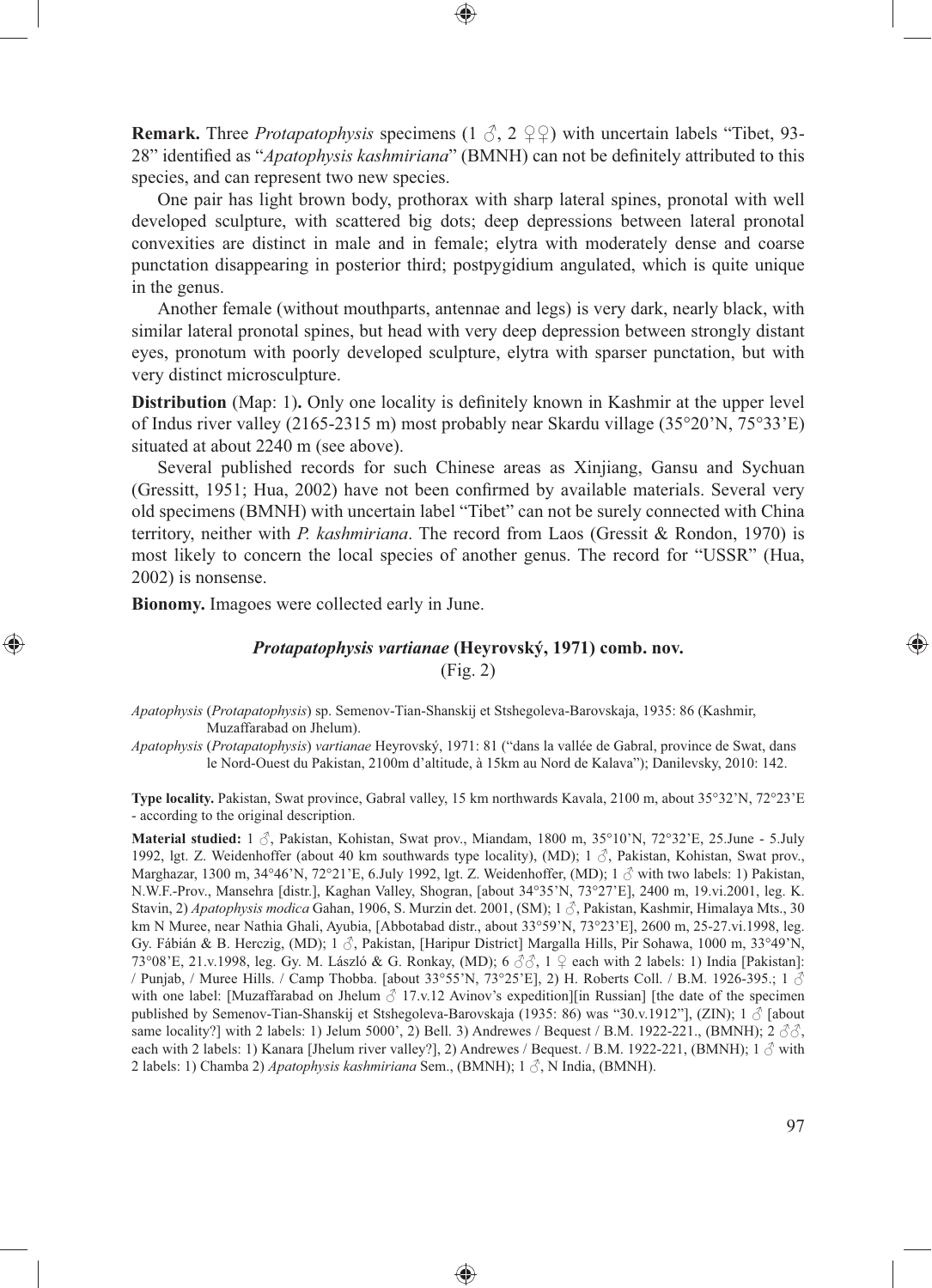**Diagnosis.** Males (Figs 2a-2c), body length: 16.0-24.7 mm, body width at elytral base: 5.0- 7.5 mm; usually pale brown.

⊕

Head about 1.7 times longer than basal width; the distance between dorsal eye lobes a little larger than thickness of  $1<sup>st</sup>$  antennal joint or about same; the distance between ventral eye lobes a little less; genae about as long as the basal width of  $1<sup>st</sup>$  antennal joint; apical joints of maxillary palpi elongated, widened apically, usually more than 2 times longer than wide; antennae long, extending beyond elytral apices by 3 apical joints (holotype or specimens from Nathia Ghali and Margalla Hills) or relatively short extending beyond elytral apices by 1 apical joint (another specimen from Jhelum - Fig. 2c); 1st joint strongly widened apically, apical width often about 2 times more than basal width, from 2.0 to 2.3 times wider than long;  $3<sup>rd</sup>$  joint short,  $2<sup>nd</sup>$  and  $3<sup>rd</sup>$  joined combined a little shorter than  $1<sup>st</sup>$  joint or equal to it,  $1<sup>st</sup>$  joint much shorter than  $4<sup>th</sup>$ ,  $4<sup>th</sup>$  joint much shorter than  $5<sup>th</sup>$ , which is about as long as  $6<sup>th</sup>$ , apical (11<sup>th</sup>) joint about  $1.3$ -1.5 times longer than  $10<sup>th</sup>$ ; thorax a little transverse, about 1.1 times shorter than basal width or about 1.2 times shorter than basal width (specimen from Jhelum river - Fig. 2c, BMNH); lateral thoracic spines usually long, attenuated and sharpened, or short (specimen from Marghazar), or even obtuse and conical (specimen from Chamba); pronotum with very fine partly irregular punctation, usually with or sometimes without scattered big dots, covered by fine recumbent pubescence without erect setae, with moderately developed sculpture: 5 normal convexities (a pair of lateral and one postmedial) distinct, but not very high, without deep depressions in between, central smooth posterior area usually slightly pronounced in the middle of posterior depression (often inside small depression) or absent; elytra from 2.2 to 2.4 times longer than basal width; with parallel sides or a little widened behind middle; elytral costae nearly indistinct; elytral punctation dense and deep, puncture from rather small to much bigger; anteriorly the distance between dots usually about as long or less than the size of each, but sometimes can be several times more than size of each dot; elytral punctation usually disappearing before posterior third, or sometimes in posterior forth, or distinct to the apices - in a single small specimen (16.8mm) with the label "N India"; all tarsi ventrally without central glabrous line, with strongly developed pads, sometimes a distinct groove present along pad middle of the basal joint of posterior tarsus; pygidium and last abdominal sternite usually truncated (as in holotype) or shallowly emarginated, postpygidium rounded.

⊕

Female (Fig. 2d). Body length: 27.0 mm (to the abdominal apex) or 25.5 mm - to the elytral apex; body width: 8.3mm near elytral base or 9.5 mm - maximal width behind middle.

Head about 1.2 times longer than basal width, with deep depression along frons and vertex; the distance between dorsal eye lobes 2.2 times more than thickness of  $1<sup>st</sup>$  antennal joint; the distance between ventral eye lobes about 2.7 times more than thickness of  $1<sup>st</sup>$  antennal joint; genae longer than thickness of  $1<sup>st</sup>$  antennal joint; apical joints of maxillary palpi strongly elongated about 2.5 times longer than wide; antennae short, hardly surpassing elytral middle; 1st antennal joint relatively narrow, about 2.4 times longer than apical width, longer than 2<sup>nd</sup> and 3<sup>rd</sup> combined and about equal to 5<sup>th</sup>, 4<sup>th</sup> joint about as long as 2<sup>nd</sup> and 3<sup>rd</sup> combined; apical antennal joint strongly elongated, about 3 times longer than wide; thorax about as long as basal width; lateral thoracic tubercles attenuated, narrow and sharp; pronotum convex, with very dense fine punctation, with fine dense recumbent pubescence, without erect setae; only a pair of posterior convexities slightly pronounced with shallow transverse depressions before; central smooth posterior area absent; elytra widened after middle; about 2.1 times

◈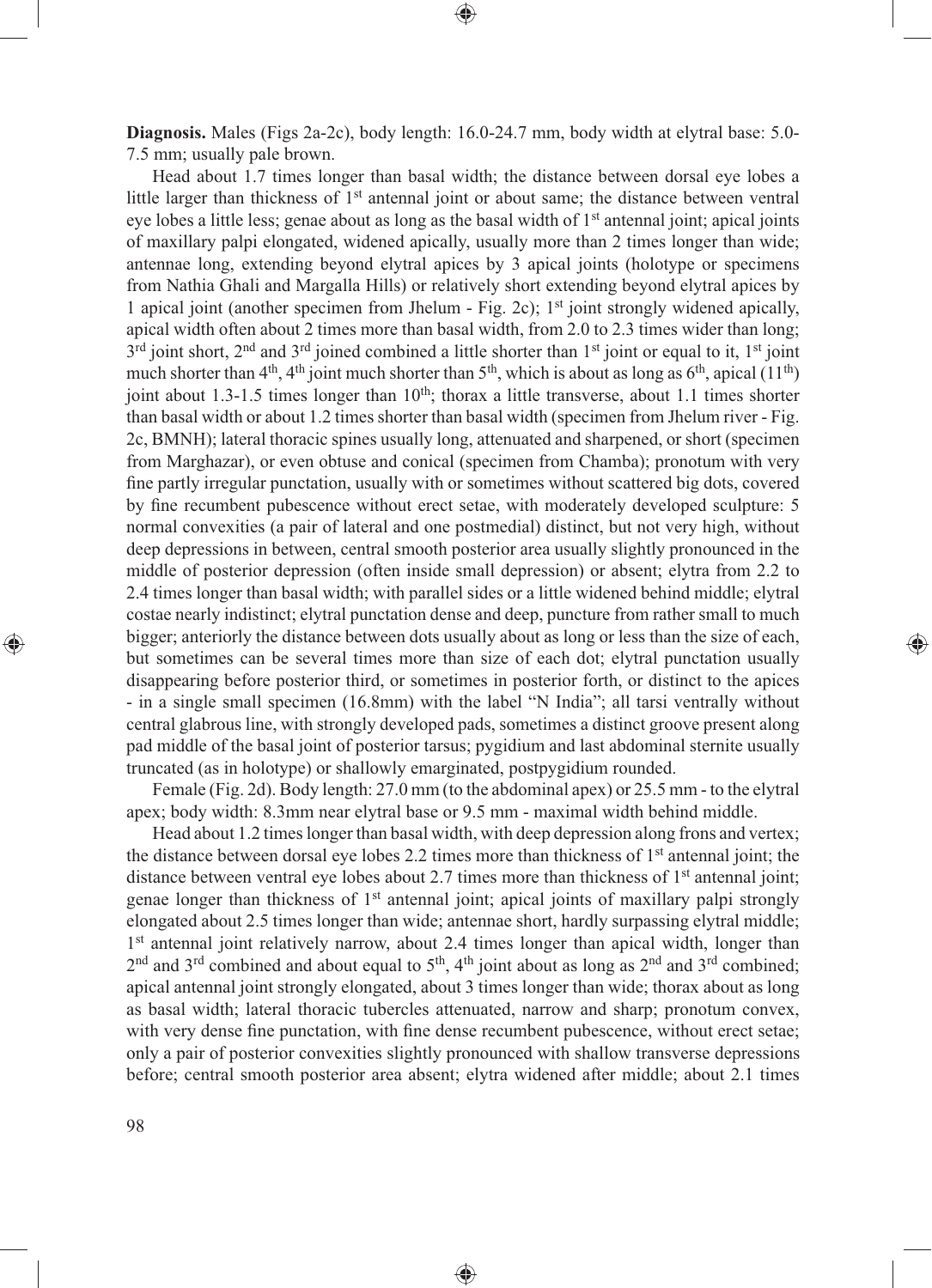

 $\bigoplus$ 

Fig. 1. *P. kashmiriana* (Semenov): a- male, lectotype, Kashmir, Sind river valley, 2165-2315 m.; b- male, Kashmir; c- female, paralectotype, Kashmir, Sind river valley, 2165-2315 m.

Fig. 2. *P. vartianae* (Heyrovský): a- male, Pakistan, Swat Distr., Miandam, 1800 m.; b- male, Azad Kashmir Province, Muzaffarabad, Jhelum River (ZIN); с- male, Jhelum River (BMNH); d- female, Pakistan Rawalpindi District, Muree Hills, Thobba [Topa].

Fig. 3. *P. kabakovi* sp. nov., Afghanistan, Kunar Province: a- male, holotype, SW Pech-Dara, 2000 m.; b- male, paratype, Pech River, 2000 m.

◈

Fig. 4. *P. montana* (Gahan), male, holotype, Gilgit environs.

 $\bigoplus$ 

 $\bigoplus$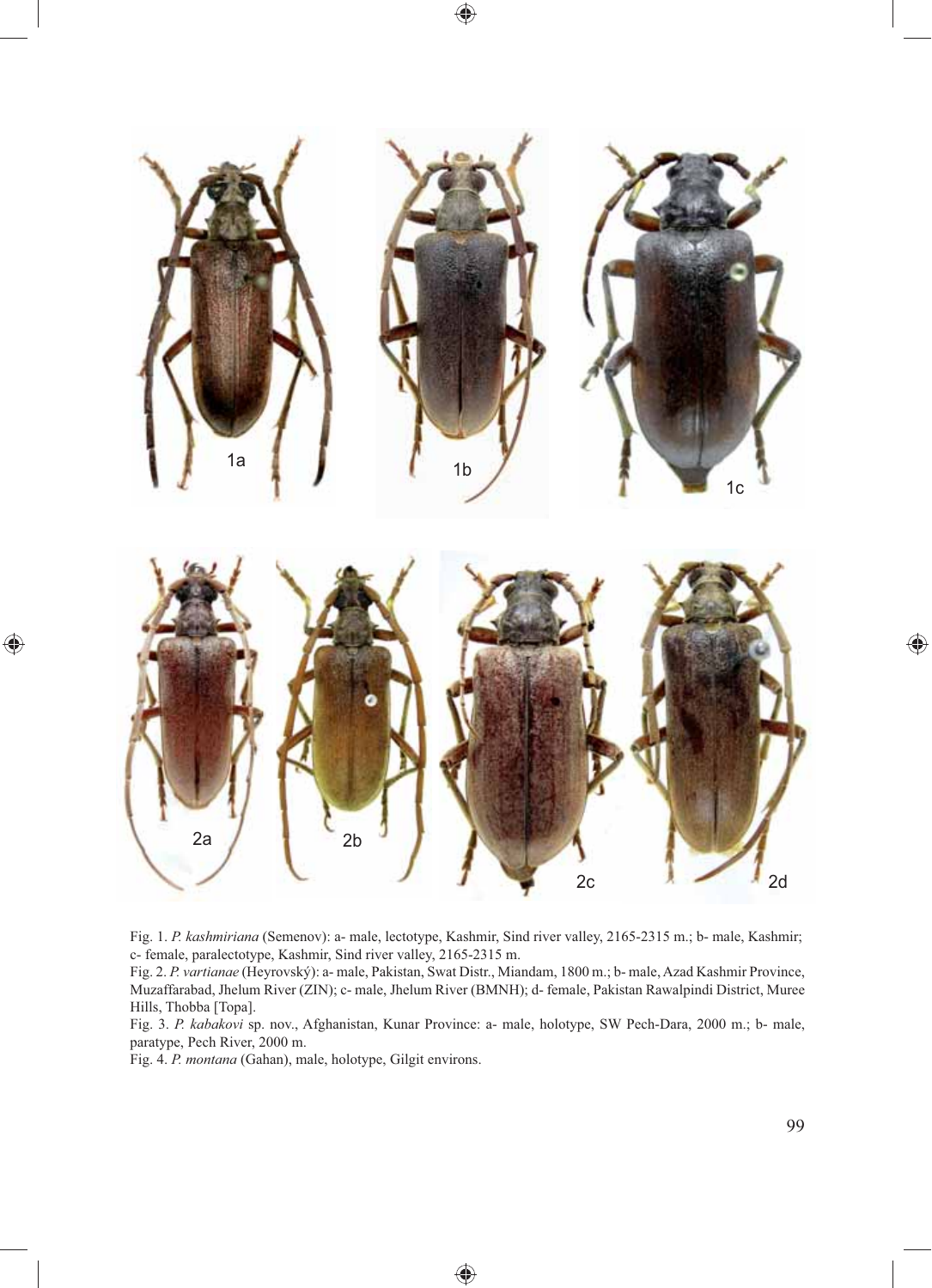

 $\bigoplus$ 

 $\bigoplus$ 

Map. Distribution of the species of genus *Protapatophysis*

1- *P. kashmiriana*, Kashmir, Sind river valley, 2165-2315 m; 2- *P. montana,* Gilgit environs; 3-11- *P. vartianae*: 3- Swat province, Gabral valley, 2100 m (type locality), 4- Swat prov., Miandam, 1800 m, 5- Swat province, Marghazar, 1300 m, 6- Mansehra District, Kaghan Valley, Shogran, 2400 m, 7- Azad Kashmir Province, Muzaffarabad, Jhelum River, 8- Abbotabad District, 30 km N Muree, near Nathia Ghali, Ayubia, 2600 m; 9- Haripur District, Margalla Hills, 1000 m, 10– Punjab Prov., Rawalpindi District, Muree Hills, Thobba [Topa], 11 - ? "Chamba"; 12-15- *P. kabakovi* sp. nov., Afghanistan, Kunar Province: 12- SW Pech-Dara, 2000 m, 13- W Čapa-Dara, 2100 m, 14- SW Čapa-Dara, 1600 m, 15- Čapa-Dara, 1500 m.

♠

 $\bigoplus$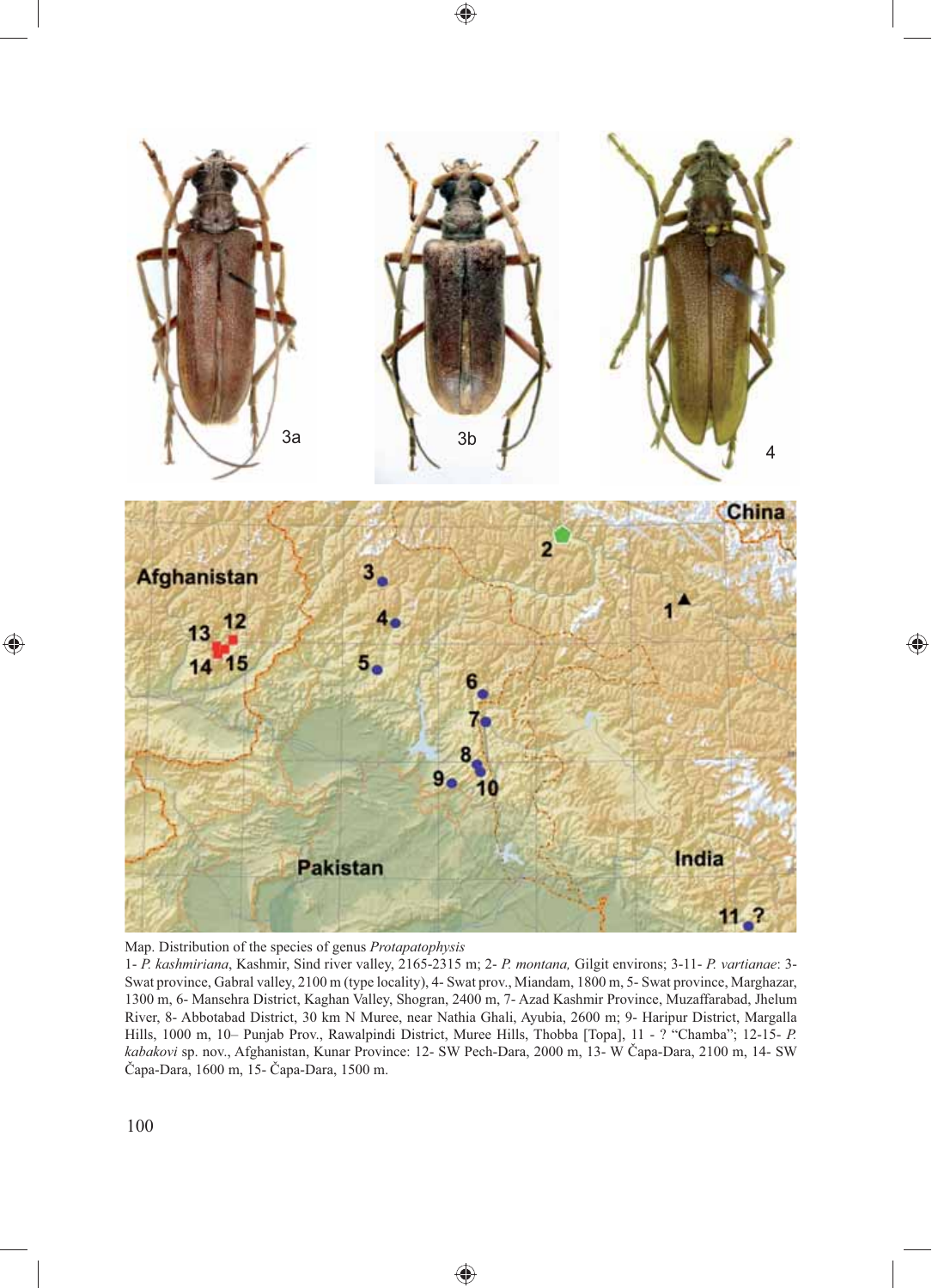longer than width at humeri; elytral punctation small and sparse, but distinct, disappearing in posterior third; with very fine recumbent pubescence, each seta about as long as width of a puncture; without erect hairs; all tarsi ventrally without central shining line, with strongly developed pads; abdominal sternites with very fine, short and dense pubescence; posterior borders of last abdominal segments widely rounded.

⊕

**Remark.** The species is very close to *P. kashmiriana*, but differs by several small characters: in male pronotal sculpture usually more developed with several scattered big dots (in *P. kashmiriana -* absent), central smooth elongated line usually present, often inside small depression (in *P. kashmiriana -* absent); elytral punctation usually bigger denser and usually disappearing before posterior third (in *P. kashmiriana -* in posterior third).

The differences between two known females are more distinct; in *P. vartianae* body much lighter, pale-brown (in *P. kashmiriana* - dark-brown); central groove between antennal insertions prolonged to vertex very deep; apical joints of maxillary palpi strongly elongated about 2.5 times longer than wide (in *P. kashmiriana* - about 1.4 times); apical antennal joint more elongated; thoracic tubercles much more sharpened; the depressions between lateral pronotal convexities very shallow; elytral punctation deeper and larger.

**Distribution.** High mountains of North Pakistan (North-West Frontier Province - Khyber Pakhtunkhwa, Punjab Province] and East Kashmir. Swat District: Gabral valley, about  $35^{\circ}32^{\prime}$ N,  $72^{\circ}23^{\prime}$ E - type locality; Miandam,  $35^{\circ}10^{\prime}$ N,  $72^{\circ}32^{\prime}$ E - about 40 km southwards type locality; Marghazar, 34°46'N, 72°21'E; Mansehra District, Kaghan Valley, Shogran, 34°35'N, 73°27'E; Abbotabad District, 30 km N Muree, near Nathia Ghali, Ayubia, about 33°59'N, 73°23'E; Haripur District, Margalla Hills, Pir Sohawa, 33°49'N, 73°08'E; Rawalpindi District, Muree Hills, Thobba [Topa], about 33°55'N, 73°25'E; Azad Kashmir Province, Muzaffarabad, Jhelum River [about 34°20'N, 73°28'E]; Chamba [?North India, Himachal Pradesh - 32°33'N, 76°07'E].

**Bionomy.** The species inhabits high mountain forest areas from about 1000 to 2600 m. Imagoes active from May to July.

⊕

### *Protapatophysis kabakovi* **sp. nov.**  (Fig. 3)

**Type locality.** Afghanistan, prov. Kunar, SW Pech-Dara, [about 35°00'N, 70°50'E] according to the holotype label.

**Type material.** Holotype (♂) with two labels: 1) Afghanistan, Nurestan, Awragal, SW Peč-Dara (about 35°00'N, 70°50'E), 2000 m, [na svet], 18.vi.1971, [O. Kabakov] [in Cyrillic], 2) *Apatophysis kashmiriana* Sem.? det. S.Murzin-1978, (ZIN). Paratypes: (1 ♂): with two labels: 1) Afghanistan, Nurestan, Awragal, SW Peč-Dara, 2000 m, [na svet], 18.vi.1971, [O. Kabakov] [in Cyrillic], 2) *Apatophysis kashmiriana* Sem.? det. S.Murzin 1978, (ZIN); (1  $\Diamond$ ): (same locality}, Afghanistan, Nurestan, Awragal, Peč river, 2000 m, 18.vi.1971, O. Kabakov leg., (MD); (1 $\Diamond$ ): Afghanistan, Nurestan, Awragal [Čapa-Dara, 1500 m], 14.vi.1971, O. Kabakov leg., (MD); (1 ♂): Afghan., Nurestan, W Čapa-Dara (about 34°58'N, 70°42'E), 2100 m, 17.vi.1971, Kabakov, (MD); (1 ♂): Afghanistan, Nurestan, SW Čapa-Dara (about 34°53'N, 70°41'E), 1600 m, 18.6.1971, Kabakov (MD); (1 ♂): [Afghanistan, Nurestan, Awragal, SW Peč-Dara (about 34°56'N, 70°46'E), 1400 m, 20.vi.1971, O. Kabakov] [in Cyrillic], (SM).

**Diagnosis.** Males (females unknown), body length: 17.2-22.0 mm, (in the holotype 21.0 mm), body width at elytral base: 5.4-6.5 mm (in the holotype: 6.4 mm); pale-brown.

◈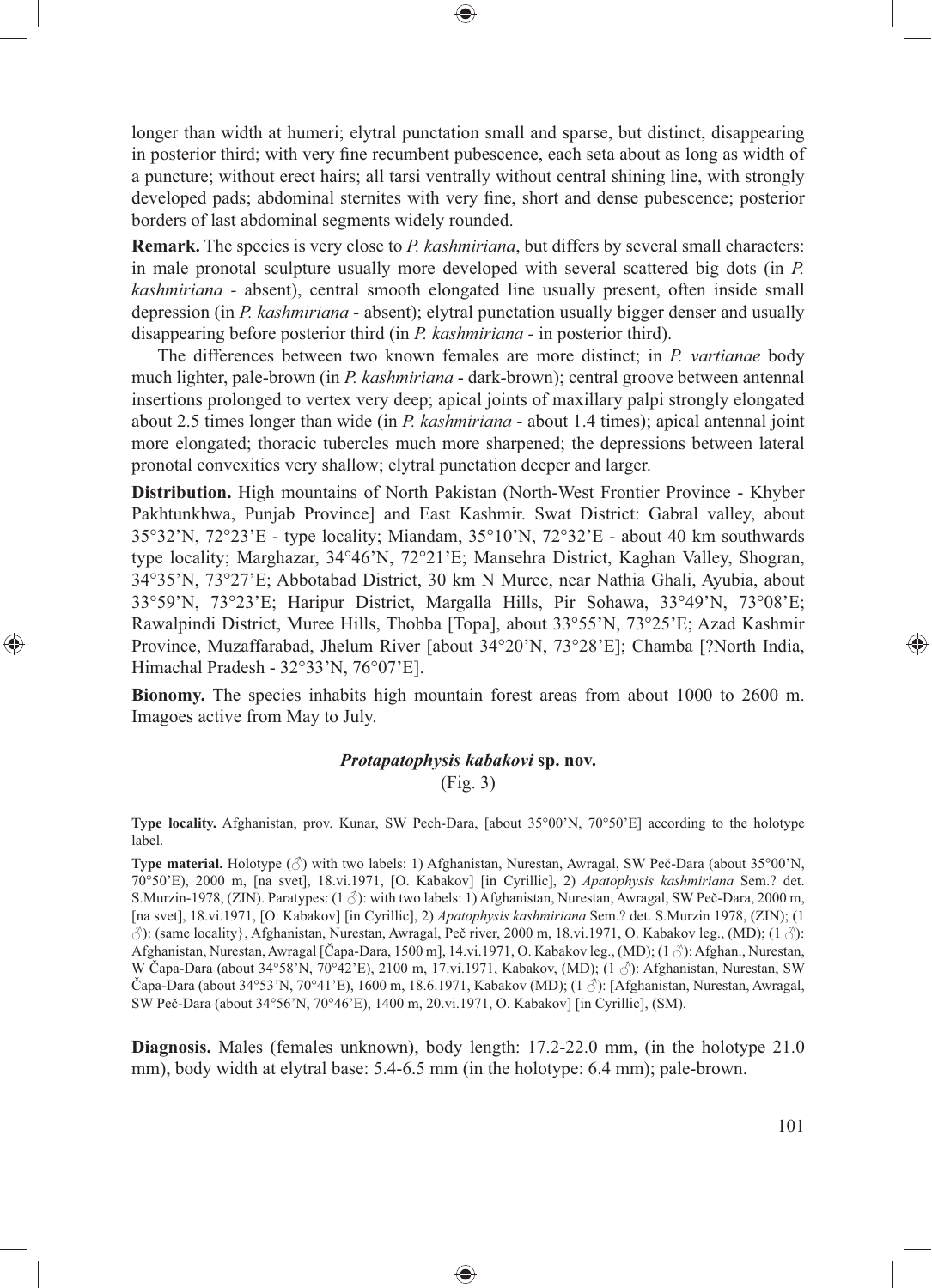Head from 1.6 to 1.8 times longer than basal width; the distance between dorsal eye lobes a little larger than thickness of  $1<sup>st</sup>$  antennal joint; the distance between ventral eve lobes a little less; genae about as long as the basal width of  $1<sup>st</sup>$  antennal joint, or considerably shorter; apical joints of maxillary palpi elongated about 2.3 times longer than wide; antennae relatively short, extend beyond elytral apices by one or usually by two apical joints;  $1<sup>st</sup>$  joint strongly widened apically, from 2.2 (in smallest specimen) to 2.4 times wider than long;  $1<sup>st</sup>$  joined as long as  $2<sup>nd</sup>$  and  $3<sup>rd</sup>$  combined, much shorter than  $4<sup>th</sup>$ ,  $4<sup>th</sup>$  joint much shorter than  $5<sup>th</sup>$ , which is about as long as  $6<sup>th</sup>$ , apical (11<sup>th</sup>) joint about 1.3 times longer than 10<sup>th</sup>; thorax a little transverse, about 1.1 times shorter than basal width or about as wide as long; lateral thoracic spines short, obtuse, conical, not attenuated, or short, but distinctly sharpened (in holotype); pronotum with very fine punctation with scattered big dots, covered by fine recumbent pubescence without erect setae, with moderately developed sculpture: 5 normal convexities (a pair of lateral and one postmedial) distinct, but not very high, without deep depressions in between; central smooth posterior area absent or present in form of short shining line (in holotype), or punctation in the middle of posterior convexity is rather sparse; elytra about 2.1-2.3 times longer than basal width, with parallel sides; elytral costae nearly indistinct; elytral punctation dense and deep, anteriorly the distance between dots often about as long as the size of each dot; punctation disappearing in posterior forth; glabrous areas around punctures absent; all tarsi ventrally without central glabrous line, and without distinct groove along middle; pygidium truncated, postpygidium rounded or truncated, last abdominal sternite shallowly emarginated.

⊕

**Remark.** The species strongly differs from *P. kashmiriana* and *P. vartianae* by short, obtuse (never attenuated) lateral thoracic tubercles, which are very similar to thoracic tubercles of *P. montana*, but in *P. montana* elytra are tapering posteriorly.

⊕

**Distribution.** North-east Afghanistan, West of Konar province (Chapa Dara district); lower level of Pech river valley from 1400 m to 2100 m; several localities near Pech-Dara (34°35'N, 70°55'E) and Chapa-Dara (34°57'N, 70°46'E) villages. The distance between marginal localities is only about 20 km.

The labels (in Russian) of specimens from Kabakov's expedition were published (Alexeev et al., 1992) with information on the biotope; see also the corresponding map in http://www. zin.ru/ANIMALIA/COLEOPTERA/rus/buafgmap.htm

**Bionomy.** The species inhabits mixed forest of "Nurestan" type (Alexeev et al., 1992) with *Juglans, Platanus, Olea, Myrtus, Alnus nepalensis, Acer, Quercus, Fraxinus, Tamarix* and many others. All specimens were attracted to light in June.

## *Protapatophysis montana* **(Gahan, 1906) comb. nov.**  (Fig. 4)

*Apatophysis montana* Gahan, 1906: 71 (Western Himalayas, between Gilgit and Nagy); Aurivillius, 1912: 160 ("Himalaya"); Winkler, 1929: 1146.

*Apatophysis* (*Protapatophysis*) *montana*: Semenov-Tian-Shanskij & Stshegoleva-Barovskaja, 1935: 66, 85; Danilevsky, 2010: 142.

◈

*Centrodera* (*Apatophysis*) *montana*: Gressitt, 1951: 49 ("Himalaya")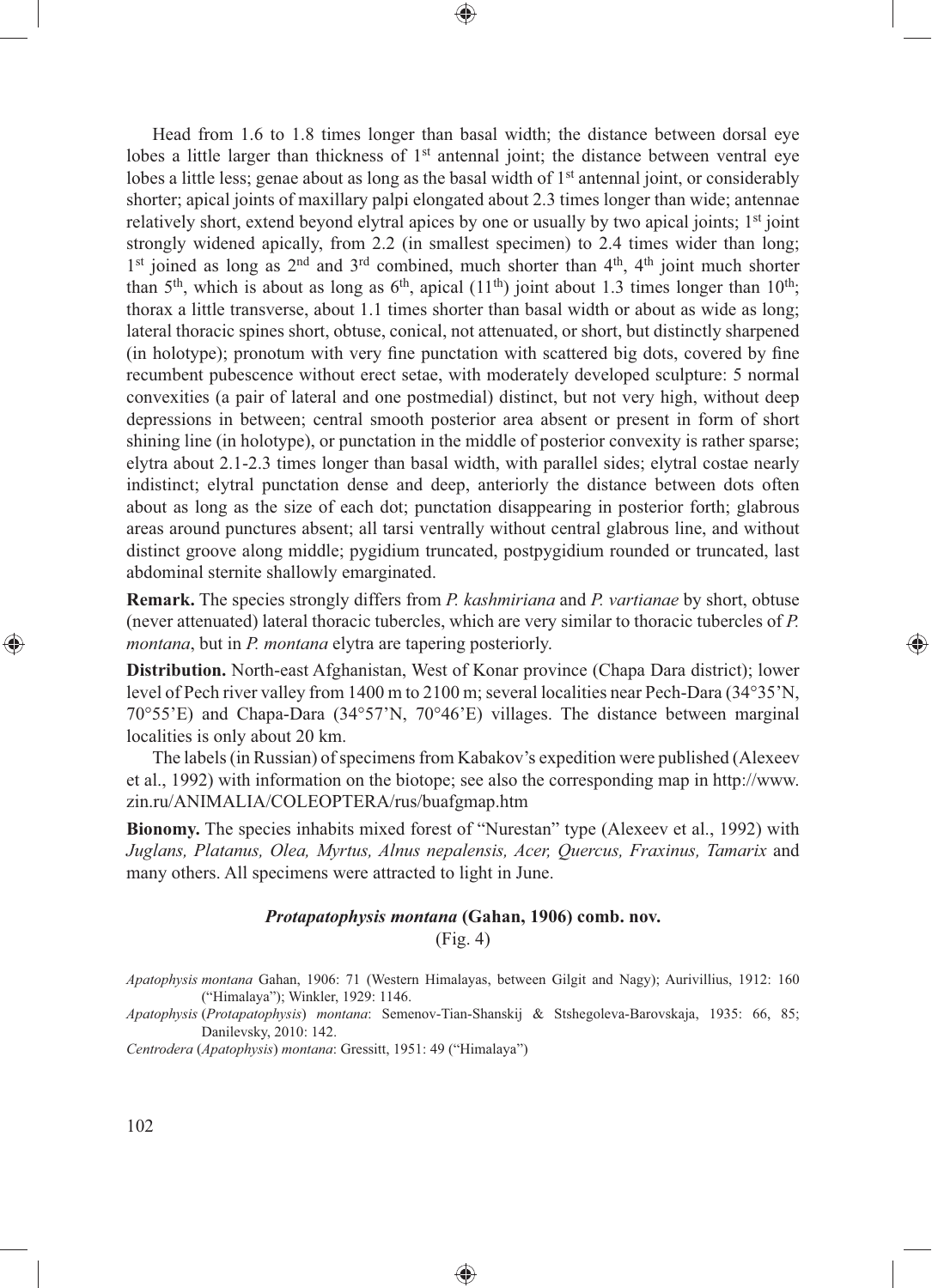**Type locality.** Kashmir, Gilgit environs (35°55'N, 74°17'E) - according to the original descriptions: "between Gilgit and Nagy[?]".

**Type material.** Holotype  $(\text{?})$ : with white-red circlet "Type" and two labels: 1) "Between Gilgit and Nagy. 93-13."; 2) "*Apatophys. montana,* Gahan Type", (BMNH).

**Diagnosis.** A single male (holotype) known: body length: 19.5 mm, body width: 5.5 mm (just as in the original description), pale-brown.

Head about 1.8 times longer than basal width; the distance between dorsal eye lobes a little larger than thickness of 1<sup>st</sup> antennal joint; the distance between ventral eye lobes a little less; genae about as long as the basal width of  $1<sup>st</sup>$  antennal joint; apical joints of maxillary palpi elongated about 2 times longer than wide; antennae relatively short, extend beyond elytral apices by one apical joint; 1<sup>st</sup> joint strongly widened apically, about 2.5 times wider than long; 3rd joint short, 2nd and 3rd joined combined a little shorter than 1st joint, 1st joint much shorter than  $4<sup>th</sup>$ ,  $4<sup>th</sup>$  joint much shorter than  $5<sup>th</sup>$ , which is about as long as  $6<sup>th</sup>$ , apical  $(11<sup>th</sup>)$  joint about 1.3 times longer than  $10<sup>th</sup>$ ; thorax a little transverse, about 1.1 times shorter than basal width; lateral thoracic spines short, obtuse, conical, not attenuated; pronotum with very fine punctation (without big dots), covered by fine recumbent pubescence without erect setae, with moderately developed sculpture: 5 normal convexities (a pair of lateral and one postmedial) distinct, but not very high, without deep depressions in between, central smooth posterior area absent; elytra about 2.5 times longer than basal width, posteriorly diverging along suture, that must be just an individual monstrosity; with sides slightly converging backwards; elytral costae relatively distinct; elytral punctation dense and deep, anteriorly the distance between dots often about as long as the size of each dot; punctation disappearing behind middle; glabrous areas around punctures absent; all tarsi ventrally without central shining line, but with a distinct groove along middle of strongly developed pads; pygidium and last abdominal sternite shallowly emarginated, postpygidium rounded.

**Distribution.** Only one locality known: Kashmir, Gilgit environs (35°55'N, 74°17'E) according to the original descriptions: "between Gilgit and Nagy[?]".

**Remark.** The locality of *P. montana* is situated in about same geographical area as *P. kashmirina -* in Indus river valley with about only 130 km in between. So, the difference between two males could result from individual variability, especially because of slight monstrosity (modified elytra) of the holotype of *A. montana*. Big level of individual variability is typical for the group (see below). It is still better now to accept the different species status of both specimens because of such characters of *A. montana* as: obtuse lateral thoracic tubercles, more elongated elytra, much shorter punctate elytral area, better pronounced elytral carinae; longitudinal grooves along tarsi pads.

### A KEY TO *PROTAPATOPHYSIS* SPECIES FOR MALES

⊕

◈

<sup>1(4)</sup> Lateral thoracic tubercles sharpened, spine-like

<sup>2(3)</sup> Pronotal sculpture usually less developed without big dots*,* central smooth elongated line absent; elytral punctation usually smaller and sparser, disappearing in posterior third; 20.5-23.5 mm ....................................... ..... 1. *P. kashmiriana* (Semenov, 1901) comb. nov. (Figs 1a-1b) Kashmir, upper level (2165-2315 m) of Indus [=Sind] river valley [near Skardu(?), 35°20'N, 75°33'E]